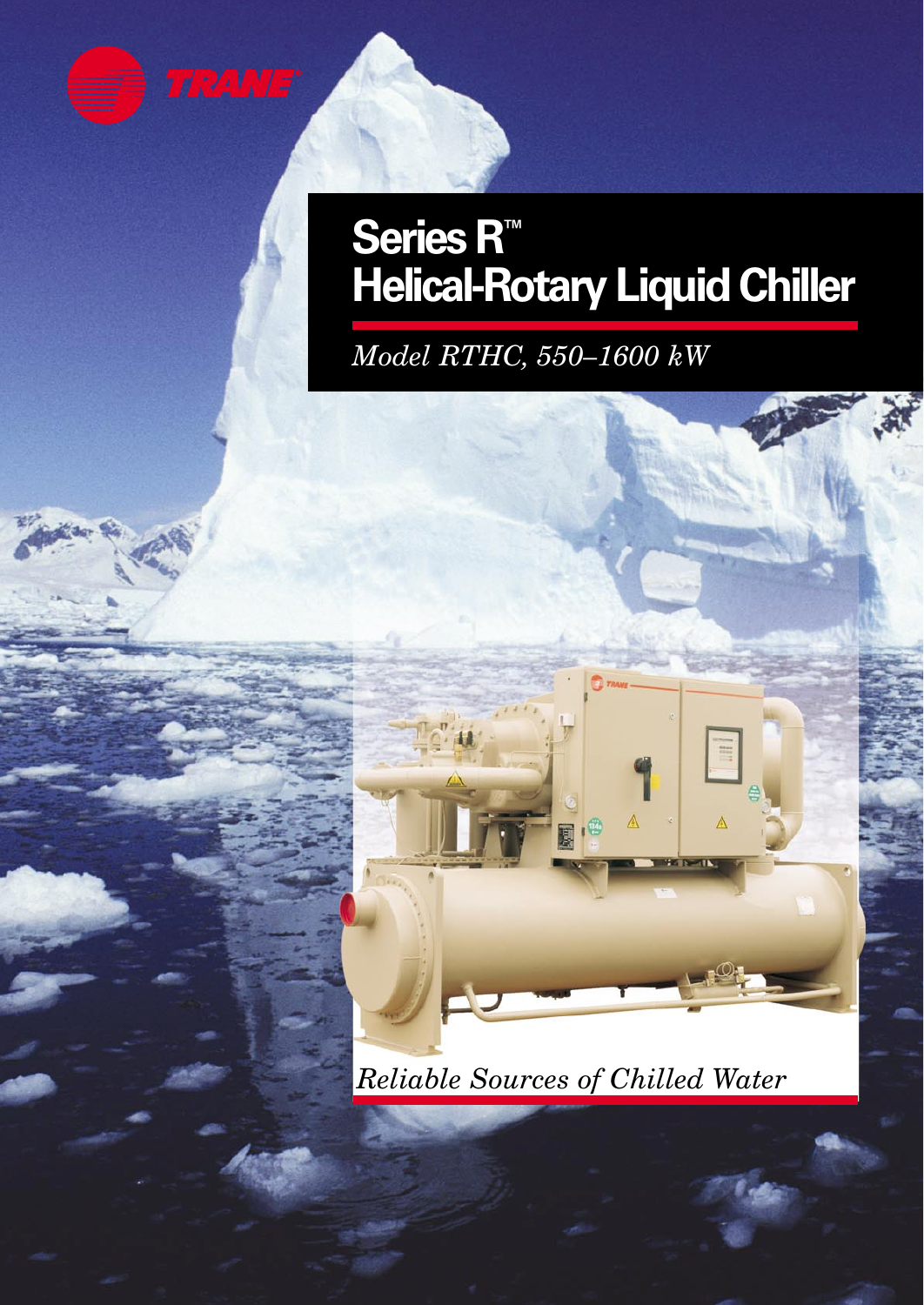

### **Trane introduces the Series R™ chiller for the medium-tonnage, water-cooled market**

The model RTHC chiller offers high reliability, improved energy efficiency, and ease of installation due to its advanced design, its low- speed, direct-drive compressor, and its proven Series R performance.



# *Reliability*

**T***rane is a leading manufacturer of helical-rotary compressors. Continuous, extensive research and development, testing, and advanced manufacturing processes provide the most reliable compressor in the airconditioning and refrigeration industry. Tens of thousands of commercial and industrial installations worldwide have proven that the Trane helicalrotary compressor has an unequaled reliability rate of*

*greater than 99.5 percent in the first year of operation. How does Trane achieve these world-class standards?*

#### **Reliability is proven with**

**•** only three moving parts

**•** no gearboxes, shaft seals, or shaft alignment

**•** suction-gas-cooled motor

The combination of these elements ensures less chance for failure, lower operating costs, and a longer motor life.



© 2001 American Standard Inc.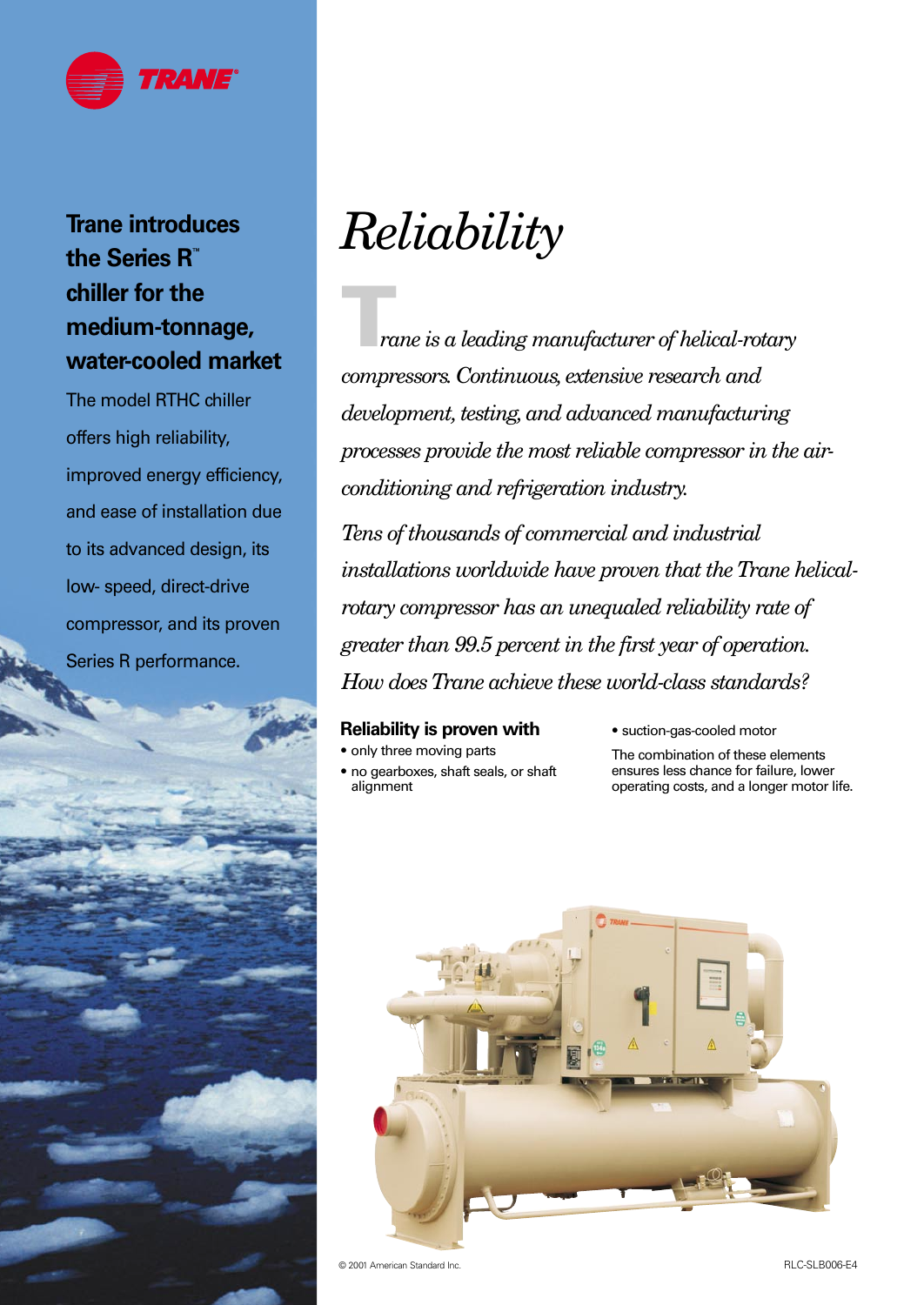

# *Efficiency*



Unloading Curves for Typical Part Load Performance



- = % Full Load kW Input **4**
- **5** = % Full Load Capacity

#### **High efficiency is achieved thanks to**

- its direct-drive, low-speed, semi-hermetic compressor
- precise rotor-tip clearance

The use of advanced heat-transfer technology has allowed the Series R<sup>™</sup> chiller to achieve record efficiency levels. Trane offers superior full-load performance and optimized part-load performance. The efficiency level of the model RTHC is comparable to that of many competitive gear-driven centrifugal chillers.

Energy consumption can be further reduced by using a compressor that has infinite unloading and can match the cooling load. Not all helical-rotary compressors are the same. Some competitive screw compressors actually have step unloading, similar to reciprocating compressors of the past. Under part-load conditions, these chillers would typically be either overcooling or under-cooling the chilled

water. This results in increased chiller operating costs and unwanted variations in chilled-water supply temperatures. The Series R™ compressor unloads the chiller smoothly and allows it to more closely match a building's cooling load or an industrial process load. This increases control over the chilled water temperature, at the same time reducing annual operating costs.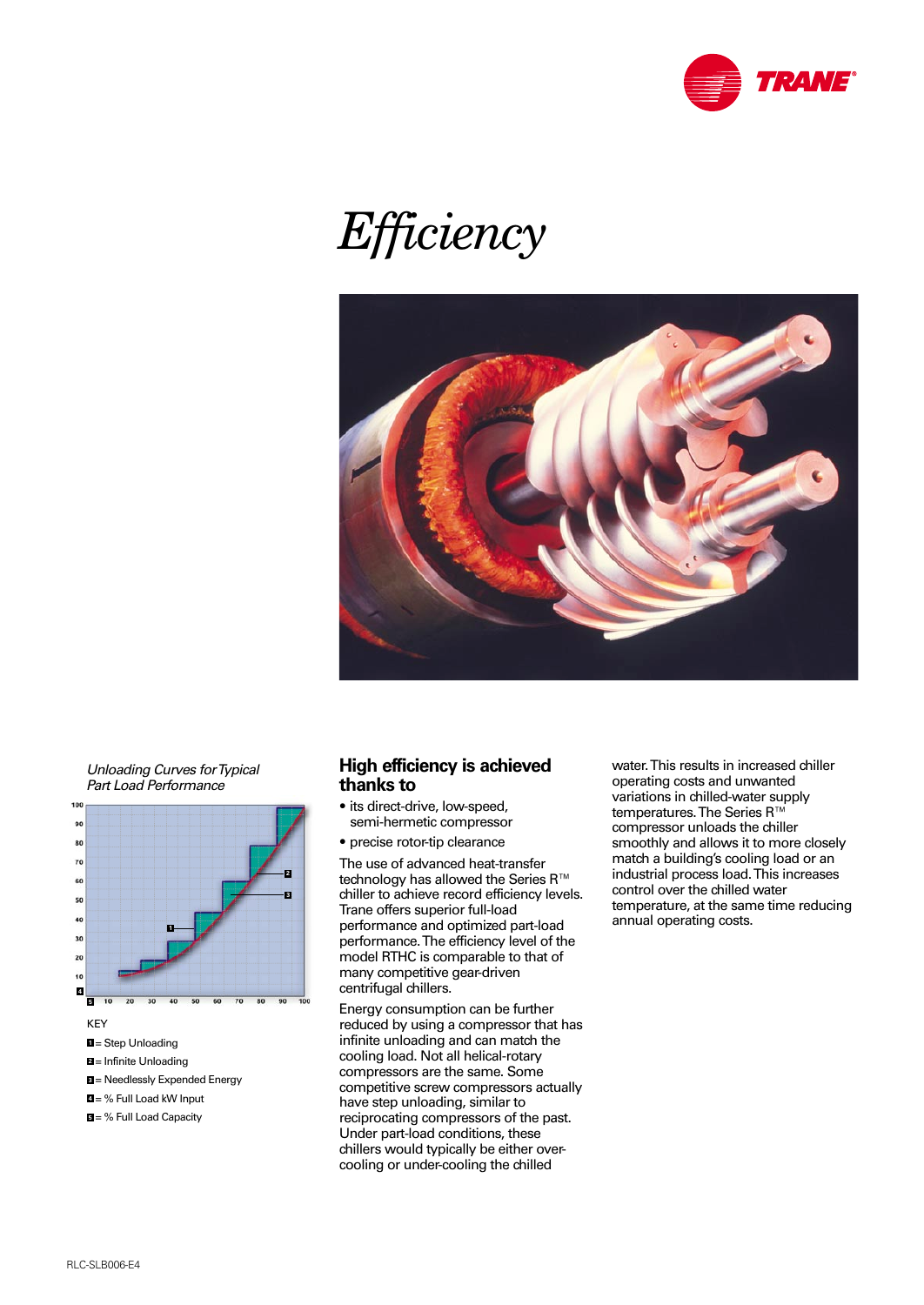

258/154 Re 250/150

ĥ



#### **Small footprint = ideal for replacement jobs**

The compact Series R™ chiller is an excellent choice for any retrofit or replacement job. It is smaller than most of the chillers it might replace, and easier to fit into existing buildings. All units fit through a standard doublewidth door. For extremely tight installations, the standard bolt-together design allows for easy unit disassembly. Units come from the factory fully charged with refrigerant and oil. Extensive factory testing helps ensure trouble-free startup, resulting in lower installation costs and faster startup.

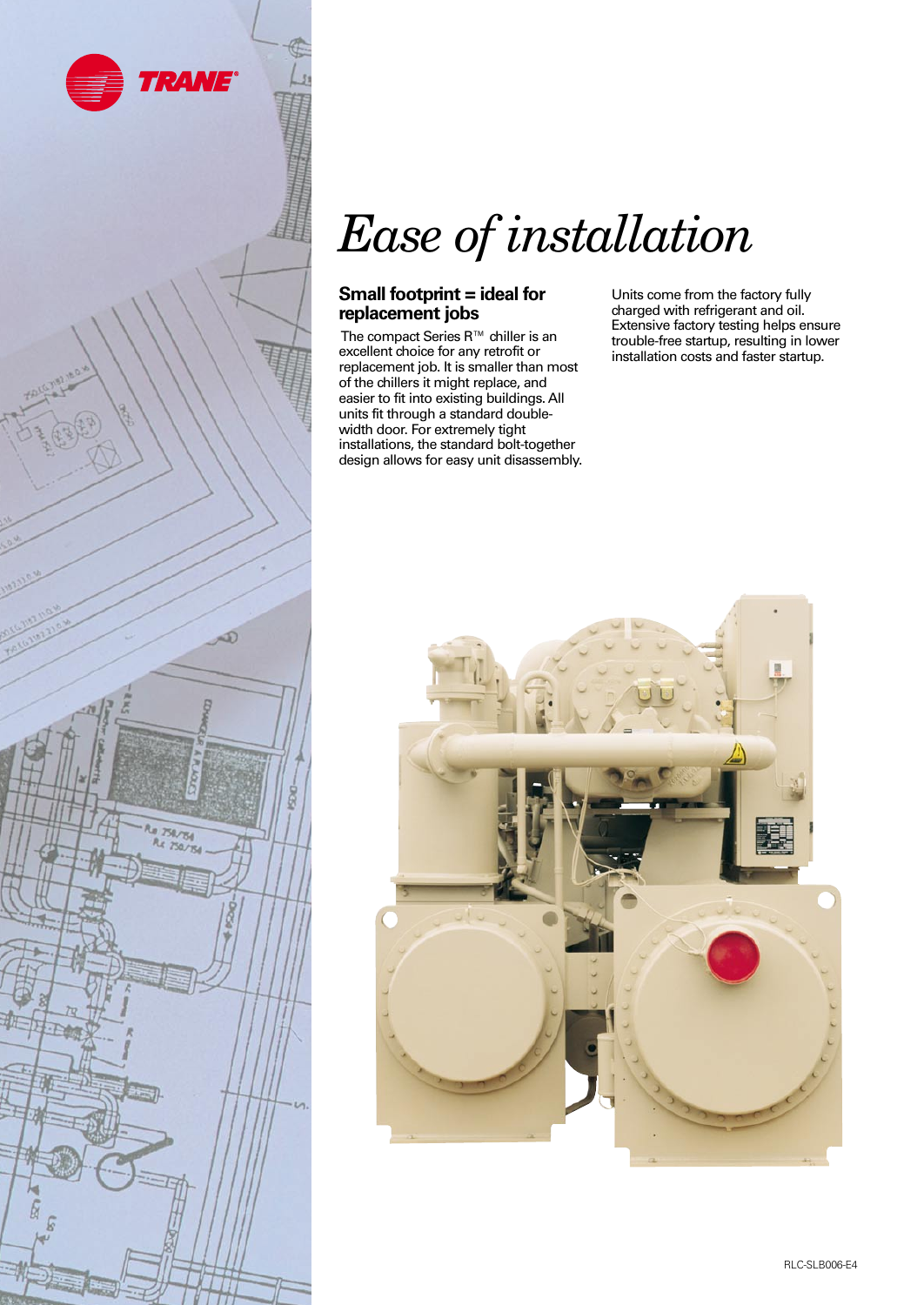



### *Controls*

#### **Adaptive Control™ ensures that the chiller stays on line**

Trane's Adaptive Control™ microprocessor is the most advanced chiller controller available in the HVAC industry. It offers internal control logic that monitors the chiller's operation and keeps it running during extreme operating conditions. While controls on other chillers will shut down machine operation, the Trane Series R™ chiller will modulate system components to keep the chiller on line, producing chilled water.

The unit control panel, UCP2™, has the ability to display information in many different languages to serve the global market, and includes over 120 diagnostics and operating points. This makes it one of the most versatile and user-friendly control panels on the market. Combined with the Trane Tracer Summit™ building management system, the model RTHC becomes part of the Trane Integrated Comfort™ System (ICS).

# *Integrated comfort*



#### **Components designed to work together**

The water-cooled Series R™ chiller, with its factory-installed unit control panel (UPC2), combines with a Trane Tracer Summit™ building management system to become part of a Trane Integrated Comfort™ system (ICS). An ICS is a building comfort system comprised of Trane HVAC equipment, integral unit controllers, and building management, designed and commissioned with Trane application expertise. It provides comfort, efficiency, and reliability, as well as single-source warranty and service.

With Trane ICS, every component is engineered to work as a complete system. In addition, installation costs are often lower, because the HVAC units have turn-key factory controls and all components of the system are designed to fit together. Efficiencies are higher because the components are optimized to work together. And finally, owning the system is easier because it's manufactured, installed, and serviced by a single source.

In the central plant, Trane Integrated Comfort Systems offers chiller plant optimization, including pumps and towers, seamless operation, comprehensive monitoring and reporting, in-depth diagnostics, simplified maintenance, and singlesource support.



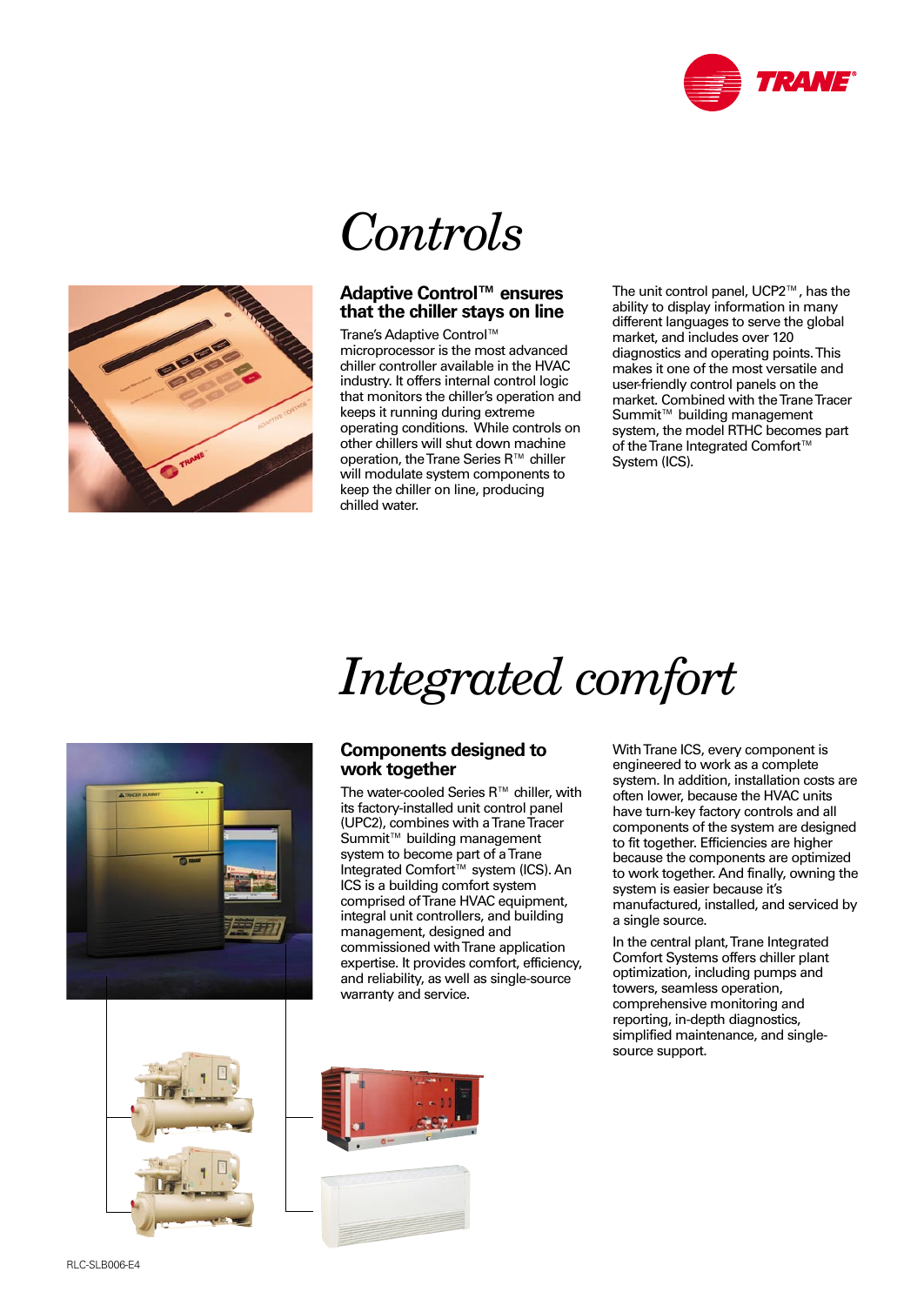

### *Applications*



#### **It's the smart way to operate**

The highly reliable semi-hermetic design, combined with an Adaptive Control™ microprocessor, allows the Series R™ chiller to be used in a wide variety of applications.

- Comfort Cooling
- Industrial Process Cooling
- Low-Temperature Process Cooling

This flexibility in the application of the Series R™ chiller makes it ideal for office buildings, hospitals, schools, retail buildings, and industrial applications.

In the central plant, Trane Integrated Comfort Systems offers chiller plant optimization, including pumps and towers, seamless operation, comprehensive monitoring and reporting, in-depth diagnostics, simplified maintenance, and singlesource support.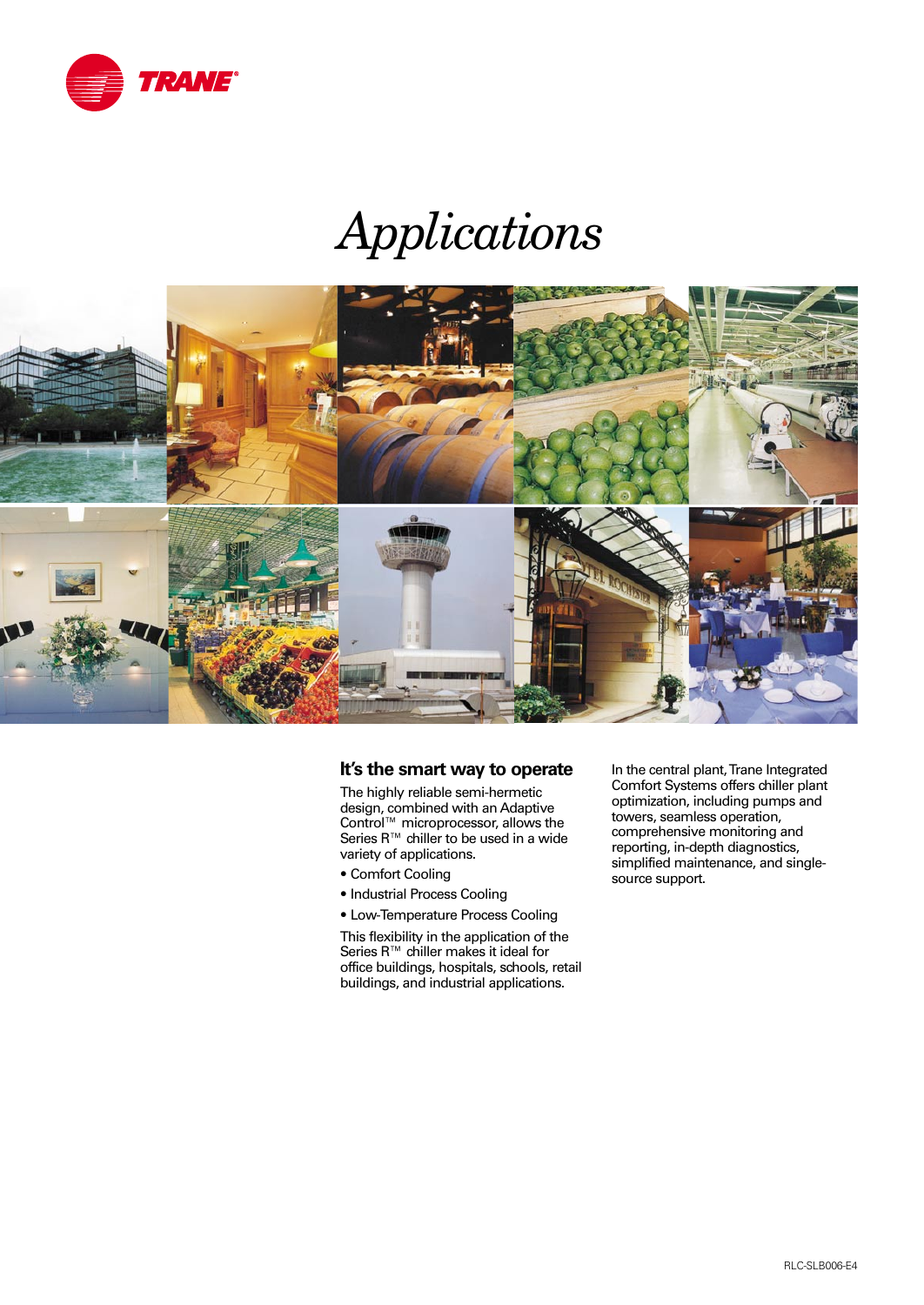



#### **RTHC + R134a = Low GWP (Greenhouse Warming Potential)**

The refrigerant 134a used in the model RTHC chiller is chlorine-free, with an Ozone Depletion Potential (ODP) equal to zero. But the ODP is not the only thing to consider. The greenhouse effect of the unit is also an important factor. The model RTHC is the unit designed for minimizing direct and indirect greenhouse effects. The indirect effect is reduced by increasing the unit efficiency. A better efficiency means fewer



# *Data charts*

| <b>RTHC</b>           | <b>B1</b>   | <b>B2</b>   | C1          | C <sub>2</sub> |
|-----------------------|-------------|-------------|-------------|----------------|
| Cooling Capacity (kW) | 550         | 600         | 750         | 900            |
| COP (kW/kW)           | $5.7 - 6.1$ | $5.7 - 6.2$ | $5.7 - 6.2$ | $5.7 - 6.4$    |
| Length (mm)           | 3300        | 3300        | 3300        | 3300           |
| Width (mm)            | 1400        | 1400        | 1575        | 1575           |
| Height (mm)           | 1900        | 1900        | 1980        | 1980           |
| Operating Weight (kg) | 5700        | 5700        | 6600        | 6700           |
|                       |             |             |             |                |
| <b>RTHC</b>           | D1          | D2          | D3          | E3             |
| Cooling Capacity (kW) | 1100        | 1200        | 1300        | 1500           |
| COP (kW/kW)           | $5.4 - 7.0$ | $5.6 - 7.0$ | $5.4 - 7.0$ | $5.6 - 7.0$    |
| Length (mm)           | 3500        | 3500        | 3500        | 3400           |
| Width (mm)            | 1575        | 1575        | 1575        | 2000           |
| Height (mm)           | 2000        | 2000        | 2000        | 2145           |



RLC-SLB006-E4